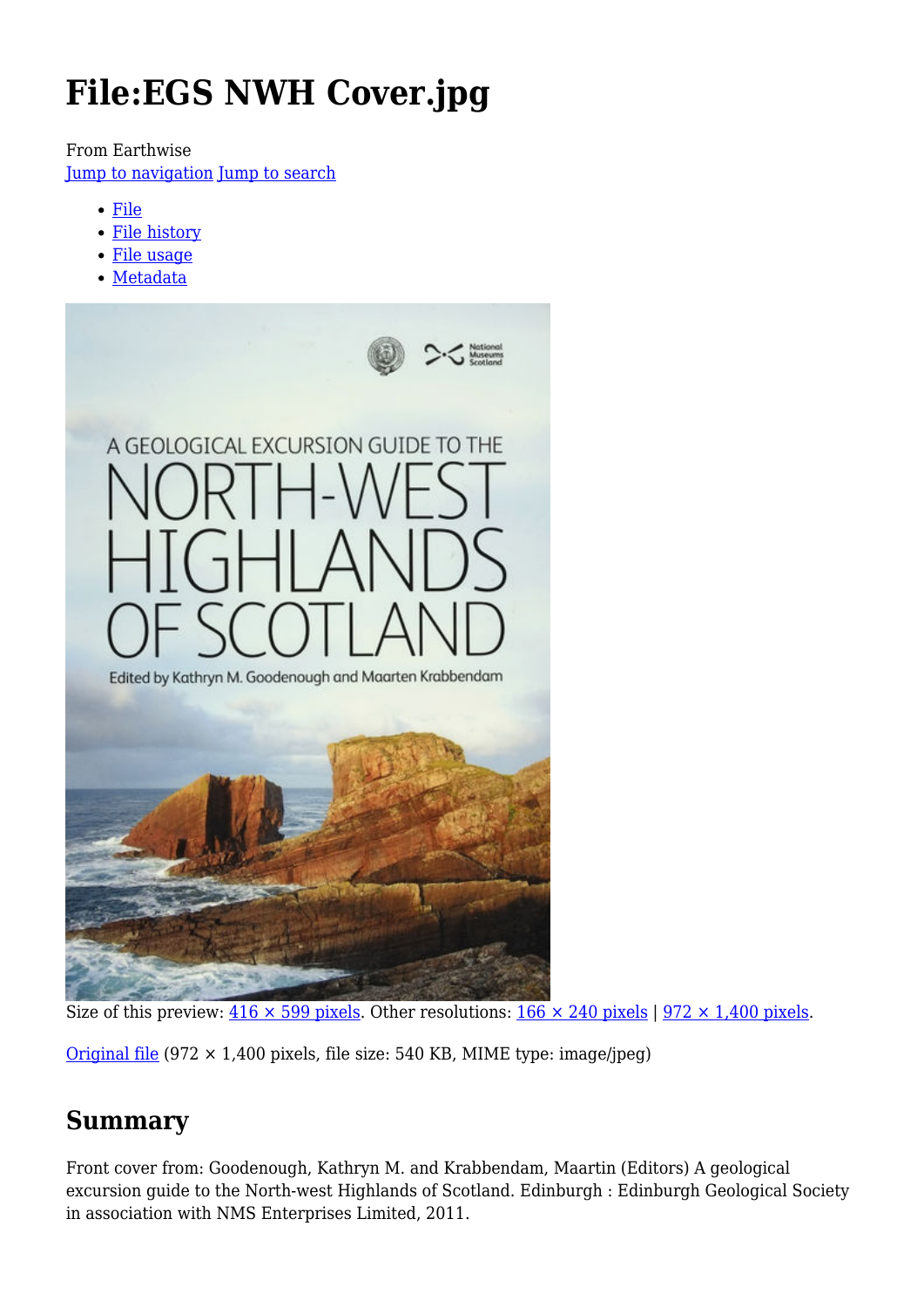# **Licencing**

This image is Copyright Edinburgh Geological Society. The images may be reproduced free of charge for any non-commercial use in any format or medium provided they are reproduced accurately and not used in a misleading or derogatory context. Where any images on this site are being republished or copied to others, the source of the material must be identified and the copyright status acknowledged. For all other uses of the images please contact the Edinburgh Geological Society. [publications@edinburghgeolsoc.org](mailto:publications@edinburghgeolsoc.org)

## **File history**

Click on a date/time to view the file as it appeared at that time.



You cannot overwrite this file.

### **File usage**

The following 29 pages link to this file:

- [Balnakeil Bay and Faraid Head, North-west Highlands an excursion](http://earthwise.bgs.ac.uk/index.php/Balnakeil_Bay_and_Faraid_Head,_North-west_Highlands_-_an_excursion)
- [Cam Loch, Ledmore and the Loch Borralan Pluton, North-west Highlands an excursion](http://earthwise.bgs.ac.uk/index.php/Cam_Loch,_Ledmore_and_the_Loch_Borralan_Pluton,_North-west_Highlands_-_an_excursion)
- [Conival and Ben More Assynt, North-west Highlands an excursion](http://earthwise.bgs.ac.uk/index.php/Conival_and_Ben_More_Assynt,_North-west_Highlands_-_an_excursion)
- [Durness, Balnakeil Bay and Faraid Head, North-west Highlands an excursion](http://earthwise.bgs.ac.uk/index.php/Durness,_Balnakeil_Bay_and_Faraid_Head,_North-west_Highlands_-_an_excursion)
- [Edinburgh Geological Society](http://earthwise.bgs.ac.uk/index.php/Edinburgh_Geological_Society)
- [Foreland succession of the Loch Assynt roadside, North-west Highlands an excursion](http://earthwise.bgs.ac.uk/index.php/Foreland_succession_of_the_Loch_Assynt_roadside,_North-west_Highlands_-_an_excursion)
- [Geological excursion guide to the North-west Highlands of Scotland](http://earthwise.bgs.ac.uk/index.php/Geological_excursion_guide_to_the_North-west_Highlands_of_Scotland)
- [Geological framework of the North-west Highlands](http://earthwise.bgs.ac.uk/index.php/Geological_framework_of_the_North-west_Highlands)
- [Geological framework of the North-west Highlands Igneous rocks](http://earthwise.bgs.ac.uk/index.php/Geological_framework_of_the_North-west_Highlands_-_Igneous_rocks)
- [Geological framework of the North-west Highlands structural units The Foreland](http://earthwise.bgs.ac.uk/index.php/Geological_framework_of_the_North-west_Highlands_-_structural_units_-_The_Foreland)
- [Geological framework of the North-west Highlands structural units the Moine Supergroup](http://earthwise.bgs.ac.uk/index.php/Geological_framework_of_the_North-west_Highlands_-_structural_units_-_the_Moine_Supergroup)
- [Glen Oykel and the Loch Ailsh Pluton, North-west Highlands an excursion](http://earthwise.bgs.ac.uk/index.php/Glen_Oykel_and_the_Loch_Ailsh_Pluton,_North-west_Highlands_-_an_excursion)
- [Glencoul, North-west Highlands an excursion](http://earthwise.bgs.ac.uk/index.php/Glencoul,_North-west_Highlands_-_an_excursion)
- [Klippen at Knockan, North-west Highlands an excursion](http://earthwise.bgs.ac.uk/index.php/Klippen_at_Knockan,_North-west_Highlands_-_an_excursion)
- [Knockan Crag, North-west Highlands an excursion](http://earthwise.bgs.ac.uk/index.php/Knockan_Crag,_North-west_Highlands_-_an_excursion)
- [Knockan Crag and the Knockan Klippen, North-west Highlands an excursion](http://earthwise.bgs.ac.uk/index.php/Knockan_Crag_and_the_Knockan_Klippen,_North-west_Highlands_-_an_excursion)
- [Loch Assynt and the Achmore Duplex, North-west Highlands an excursion](http://earthwise.bgs.ac.uk/index.php/Loch_Assynt_and_the_Achmore_Duplex,_North-west_Highlands_-_an_excursion)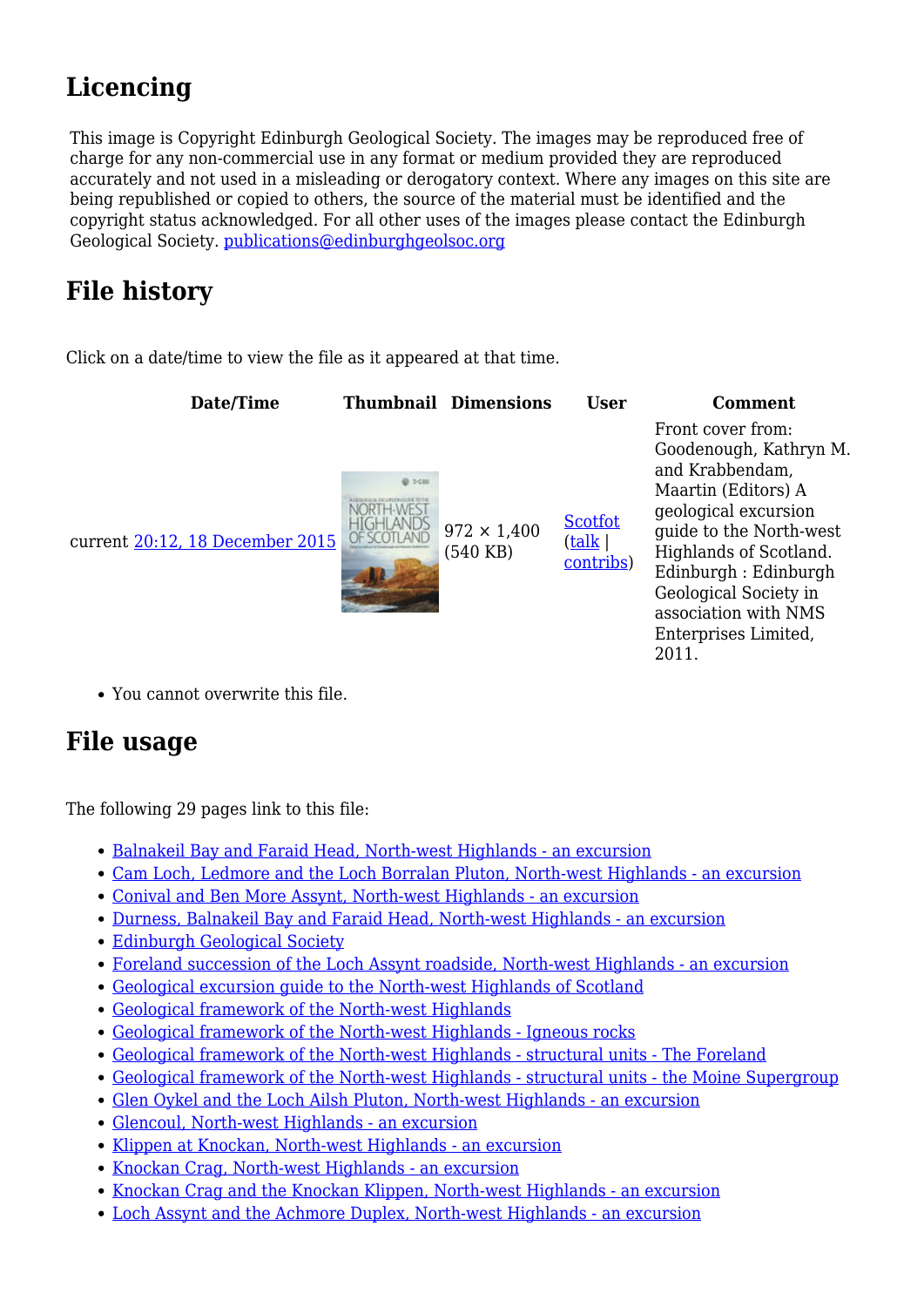- [Loch Borralie, Smoo Cave and Sango Bay, North-west Highlands an excursion](http://earthwise.bgs.ac.uk/index.php/Loch_Borralie,_Smoo_Cave_and_Sango_Bay,_North-west_Highlands_-_an_excursion)
- [Moine Thrust Zone at Loch Eriboll, North-west Highlands an excursion](http://earthwise.bgs.ac.uk/index.php/Moine_Thrust_Zone_at_Loch_Eriboll,_North-west_Highlands_-_an_excursion)
- [Roadside stops around the North-west Highlands an excursion](http://earthwise.bgs.ac.uk/index.php/Roadside_stops_around_the_North-west_Highlands_-_an_excursion)
- [Scourie Mòr, North-west Highlands an excursion](http://earthwise.bgs.ac.uk/index.php/Scourie_M%C3%B2r,_North-west_Highlands_-_an_excursion)
- [Stoer Group at Enard Bay, North-west Highlands an excursion](http://earthwise.bgs.ac.uk/index.php/Stoer_Group_at_Enard_Bay,_North-west_Highlands_-_an_excursion)
- [Stoer Group at Stoer Peninsula, North-west Highlands an excursion](http://earthwise.bgs.ac.uk/index.php/Stoer_Group_at_Stoer_Peninsula,_North-west_Highlands_-_an_excursion)
- [Stratigraphy and structure of the Achmore Duplex and adjacent foreland, North-west](http://earthwise.bgs.ac.uk/index.php/Stratigraphy_and_structure_of_the_Achmore_Duplex_and_adjacent_foreland,_North-west_Highlands_-_an_excursion) [Highlands - an excursion](http://earthwise.bgs.ac.uk/index.php/Stratigraphy_and_structure_of_the_Achmore_Duplex_and_adjacent_foreland,_North-west_Highlands_-_an_excursion)
- [Tarbet, North-west Highlands an excursion](http://earthwise.bgs.ac.uk/index.php/Tarbet,_North-west_Highlands_-_an_excursion)
- [Traligill and Bealach Traligill, North-west Highlands an excursion](http://earthwise.bgs.ac.uk/index.php/Traligill_and_Bealach_Traligill,_North-west_Highlands_-_an_excursion)
- [Transect through the Canisp Shear Zone, Achmelvich, North-west Highlands an excursion](http://earthwise.bgs.ac.uk/index.php/Transect_through_the_Canisp_Shear_Zone,_Achmelvich,_North-west_Highlands_-_an_excursion)
- [Ullapool River, Creag nam Broc and Glen Achall, North-west Highlands an excursion](http://earthwise.bgs.ac.uk/index.php/Ullapool_River,_Creag_nam_Broc_and_Glen_Achall,_North-west_Highlands_-_an_excursion)
- [Category:Edinburgh Geological Society](http://earthwise.bgs.ac.uk/index.php/Category:Edinburgh_Geological_Society)

### **Metadata**

This file contains additional information, probably added from the digital camera or scanner used to create or digitise it.

If the file has been modified from its original state, some details may not fully reflect the modified file.

#### **IIM version** 2

Retrieved from ['http://earthwise.bgs.ac.uk/index.php?title=File:EGS\\_NWH\\_Cover.jpg&oldid=24011'](http://earthwise.bgs.ac.uk/index.php?title=File:EGS_NWH_Cover.jpg&oldid=24011) [Category](http://earthwise.bgs.ac.uk/index.php/Special:Categories):

[License tags](http://earthwise.bgs.ac.uk/index.php/Category:License_tags)

## **Navigation menu**

#### **Personal tools**

- Not logged in
- [Talk](http://earthwise.bgs.ac.uk/index.php/Special:MyTalk)
- [Contributions](http://earthwise.bgs.ac.uk/index.php/Special:MyContributions)
- [Log in](http://earthwise.bgs.ac.uk/index.php?title=Special:UserLogin&returnto=File%3AEGS+NWH+Cover.jpg&returntoquery=action%3Dmpdf)
- [Request account](http://earthwise.bgs.ac.uk/index.php/Special:RequestAccount)

#### **Namespaces**

- [File](http://earthwise.bgs.ac.uk/index.php/File:EGS_NWH_Cover.jpg)
- [Discussion](http://earthwise.bgs.ac.uk/index.php?title=File_talk:EGS_NWH_Cover.jpg&action=edit&redlink=1)

 $\Box$ 

#### **Variants**